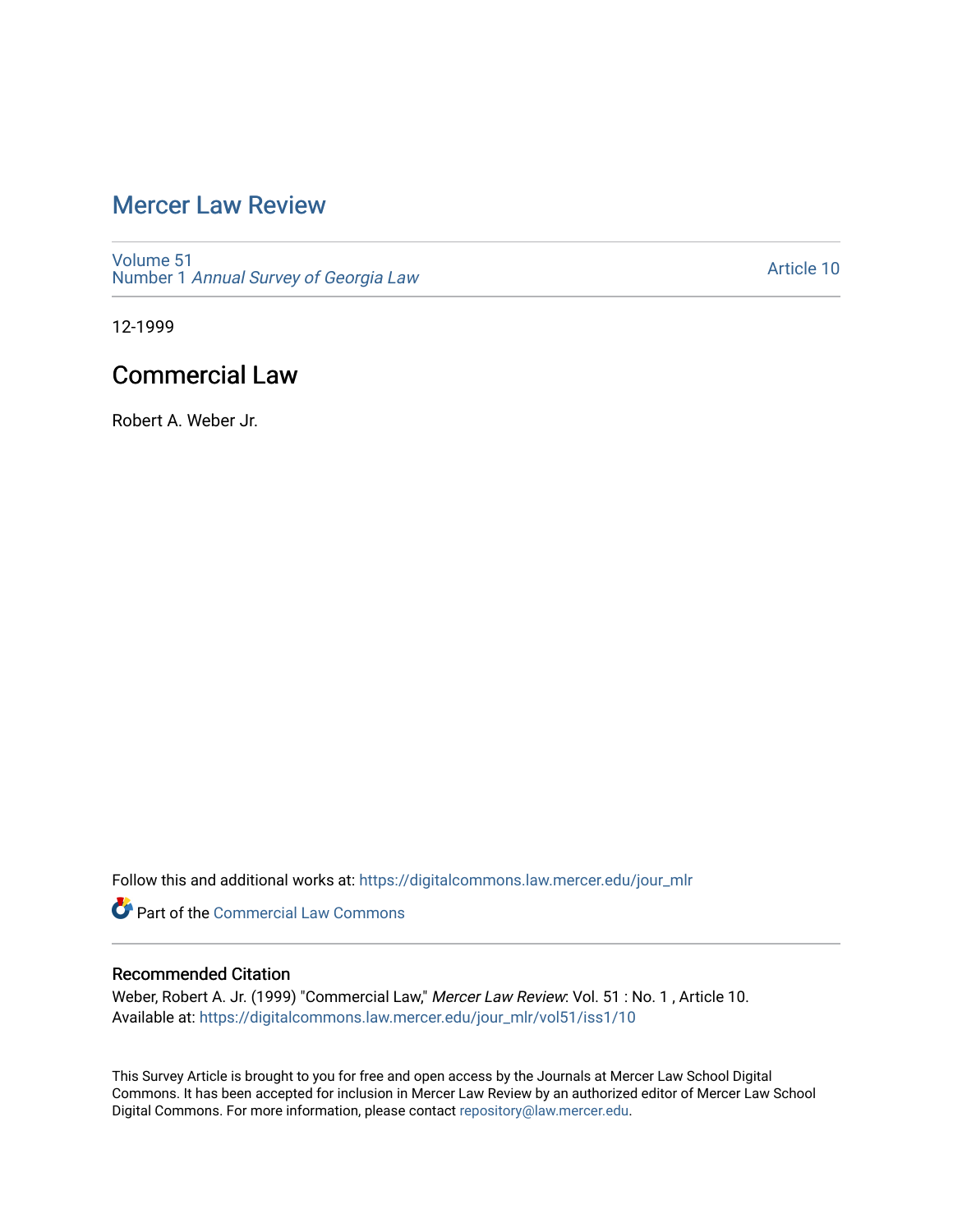# **Commercial Law**

### **by Robert A. Weber, Jr.\***

#### I. SALES

Most issues arising under Article 2 of the Uniform Commercial Code during the survey period concerned warranties and the proper form and procedure for their exclusion. A precondition to consideration of Article 2 warranty rules, however, is the existence of a contract for the sale of goods within the scope of Article 2. In *Willis Mining, Inc. v. Noggle,'* plaintiff purchased granite blocks from defendant. Plaintiff cut monuments from the granite and sold the monuments to dealers for eventual sale to the public. The monuments began to show signs of discoloration within eighteen months of sale, and when defendant refused to reimburse plaintiff for its cost in replacing the monuments, plaintiff sued for breach of the implied warranty of merchantability.<sup>2</sup>

Defendant argued that Article 2 rules governing warranty did not apply. In particular, defendant claimed the granite blocks sold to plaintiff were not "goods." To constitute goods within the meaning of Article 2, defendant's argument proceeded, the goods must be "manufactured."<sup>3</sup>

The court rejected defendant's argument that goods covered by Article 2 must possess the characteristic of having been manufactured.<sup>4</sup> First, the test for determining the existence of goods within the meaning of Article 2 is "whether the goods are 'movable at the time of identification

<sup>\*</sup> Associate in the firm of Smith, Gilliam & Williams, Gainesville, Georgia. Mercer University (B.A., 1991; J.D., cum laude, 1994). Member, Mercer Law Review (1992-1994); Editor in Chief (1993-1994). Law Clerk to the Honorable Wilbur D. Owens, Jr., United States District Judge for the Middle District of Georgia (1994-1996). Member, State Bar of Georgia.

As with last year's article, many thanks to my wife, Laurie, for all her support.

<sup>1. 235</sup> Ga. App. 747, 509 S.E.2d 731 (1998).

<sup>2.</sup> *Id.* at 748, 509 S.E.2d at 732.

<sup>3.</sup> *Id.* at 749, 509 S.E.2d at 733.

<sup>4.</sup> *Id.* at 749-50, **509** S.E.2d at 733.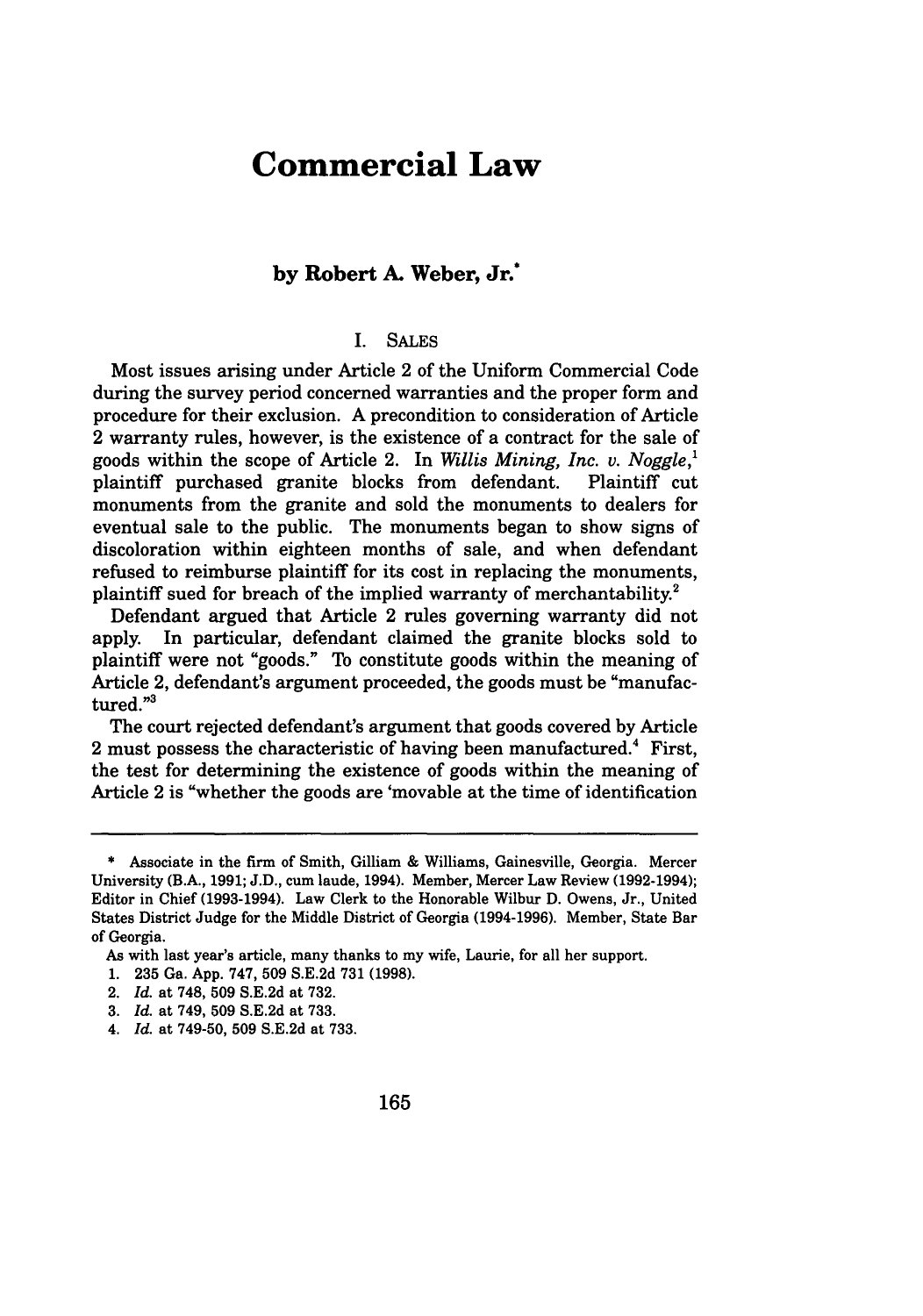to the contract."'5 Second, commercial code provisions addressing goods severed from real estate explicitly cover minerals.<sup>6</sup> Lastly, cases cited by defendant' in support of its argument were inapposite and merely stood for the proposition that a defendant is not liable for warranty claims as to drugs that it neither manufactures nor prescribes.'

The court in *Noggle,* having determined Article 2 rules applied, also addressed the more common Article 2 issue of the survey period: implied warranties and disclaimer thereof.<sup>9</sup> Defendant first argued that warranties and disclaimer thereof. $9$ plaintiff's conduct-inspecting the blocks and using his own judgment to select the granite blocks—precluded implication of the warranty of merchantability.<sup>10</sup> Although such a contention might have been Although such a contention might have been relevant if plaintiff had claimed a breach of implied warranty of fitness for a particular purpose, it was irrelevant in the context of disclaiming the warranty of merchantability, which can be disclaimed only by written, conspicuous language.<sup>11</sup>

Defendant also argued that the warranty of merchantability did not apply because the defects in this case were latent, not discoverable by buyer or seller.<sup>12</sup> The court summarily rejected this argument, stating that "[u]ndisclosed latent defects **...** are the very evil that the implied warranty of merchantability was designed to remedy."<sup>13</sup> Only latent defects discoverable by the exercise of caution on the buyer's behalf are excluded from the warranty of merchantability, and because the evidence at trial showed the defect in the granite blocks was not discoverable by such efforts, the warranty still applied.<sup>14</sup>

The court in *North Georgia Ready Mix Concrete Co. v. L & L Construction, Inc.*<sup>15</sup> explored the nature of express warranties under Article 2 in a fact-intensive opinion. Buyer and seller entered a contract for the sale of concrete, and the parties agreed to a particular mixture of ingredients for the concrete. Seller convinced buyer to allow it to alter the mix, and buyer agreed, but only upon seller's agreement to revert to the previous mix if buyer was dissatisfied. Buyer did, in fact, become

<sup>5.</sup> Id.

*<sup>6.</sup> Id.* at 750, 509 S.E.2d at 733.

<sup>7.</sup> Presto v. Sandoz Pharm. Corp., 226 Ga. App. 547, 487 S.E.2d 70 (1997); Presto v. Charter Peachford Behavioral Health Sys., Inc., 229 Ga. App. 576, 494 S.E.2d 377 (1997). 8. 235 Ga. App. at 750, 509 S.E.2d at 733-34.

*<sup>9.</sup> Id.* at 748, 509 S.E.2d at 732.

**<sup>10.</sup>** *Id.* 11. *Id.*

<sup>12.</sup> *Id.* at 749, 509 S.E.2d at 733.

<sup>13.</sup> *Id.*

<sup>14.</sup> *Id.*

<sup>15. 235</sup> Ga. App. 68, 508, S.E.2d 722 (1998).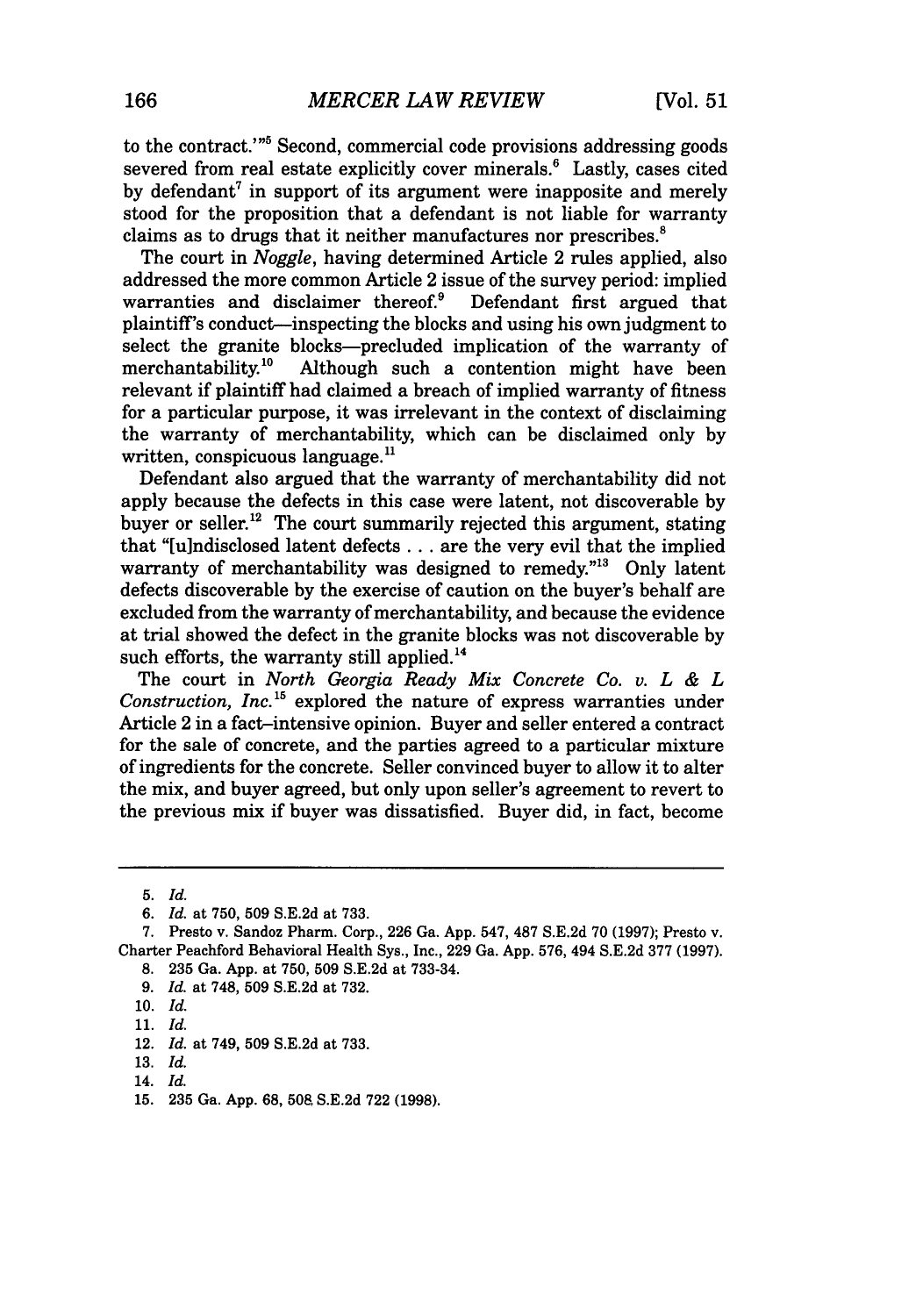dissatisfied and instructed seller to revert to the originally agreed upon specifications. Seller did so, but only briefly, and thereafter continued using the altered mix without notifying buyer.<sup>16</sup>

The originally agreed upon mixture constituted an express warranty as a "'description of the goods which is made a part of the basis of the bargain.'"<sup>17</sup> In further support of its conclusion, the court stated:

**"A** warranty is a statement or representation made by the seller of goods, contemporaneously with and as part of the contract of sale, though collateral to the express object of it, having reference to the character, quality, or title of the goods, and by which he promises or undertakes to ensure that certain facts are or shall be as he then represents them. The warranty may be express or implied. It is the former when created by the apt and explicit statements of the seller; the latter, when the law derives it by implication or inference from the nature of the transaction, or the relative situation or circumstances of the parties."<sup>18</sup>

Although the agreement at issue in *Bailey* v. *Thcker Equipment Sales, Inc.*<sup>19</sup> was a lease governed by Article 2A, the ruling therein on warranty disclaimers is equally applicable in the context of Article 2.<sup>20</sup> The lease contract in *Bailey* included the following pertinent language:

"Lessee acknowledges that he has examined the Equipment and that it is in good condition and repair. Lessee accepts the Equipment *as is* and agrees to use reasonable care in the operation of the Equipment. Upon termination of the rental, Lessee shall return the Equipment to the place of business of the Lessor in as good condition as when received **by** the Lessee, ordinary wear and tear excepted." <sup>2</sup> 1

The court stressed that the emphasized language in this quote "was not highlighted, bolded, in larger print, or otherwise set *off."22*

To be effective, a disclaimer of a warranty implied by Article 2A must be "in writing and conspicuous."<sup>23</sup> Conspicuous means that the clause or term "is in larger or other contrasting type or color."<sup>24</sup> As drafted, the "as is" language was not conspicuous, nor was the phrase such that

<sup>16.</sup> *Id.* at 68-69, 508 S.E.2d at 723-24.

<sup>17.</sup> *Id.* at 72, **508** S.E.2d at 726 (quoting O.C.G.A. § 11-2-313(1)(b) (1994)).

<sup>18.</sup> *Id.* (quoting Elgin Jewelry Co. v. Estes & Dozier, 122 Ga. 807,810, 50 S.E. 939, 940 (1905)).

<sup>19. 236</sup> Ga. App. 289, 510 S.E.2d 904 (1999).

<sup>20.</sup> *Id.* at 290, 510 S.E.2d at 906.

<sup>21.</sup> *Id.* at 289, 510 S.E.2d at 905 (emphasis supplied).

<sup>22.</sup> *Id.*

<sup>23.</sup> *Id.* at 290, **510** S.E.2d at 905 (quoting O.C.G.A. § 11-2A-214(3)(a) (1994)).

<sup>24.</sup> *Id.,* 510 S.E.2d at 906 (quoting O.C.G.A. § 11-1-201(10) (1994)).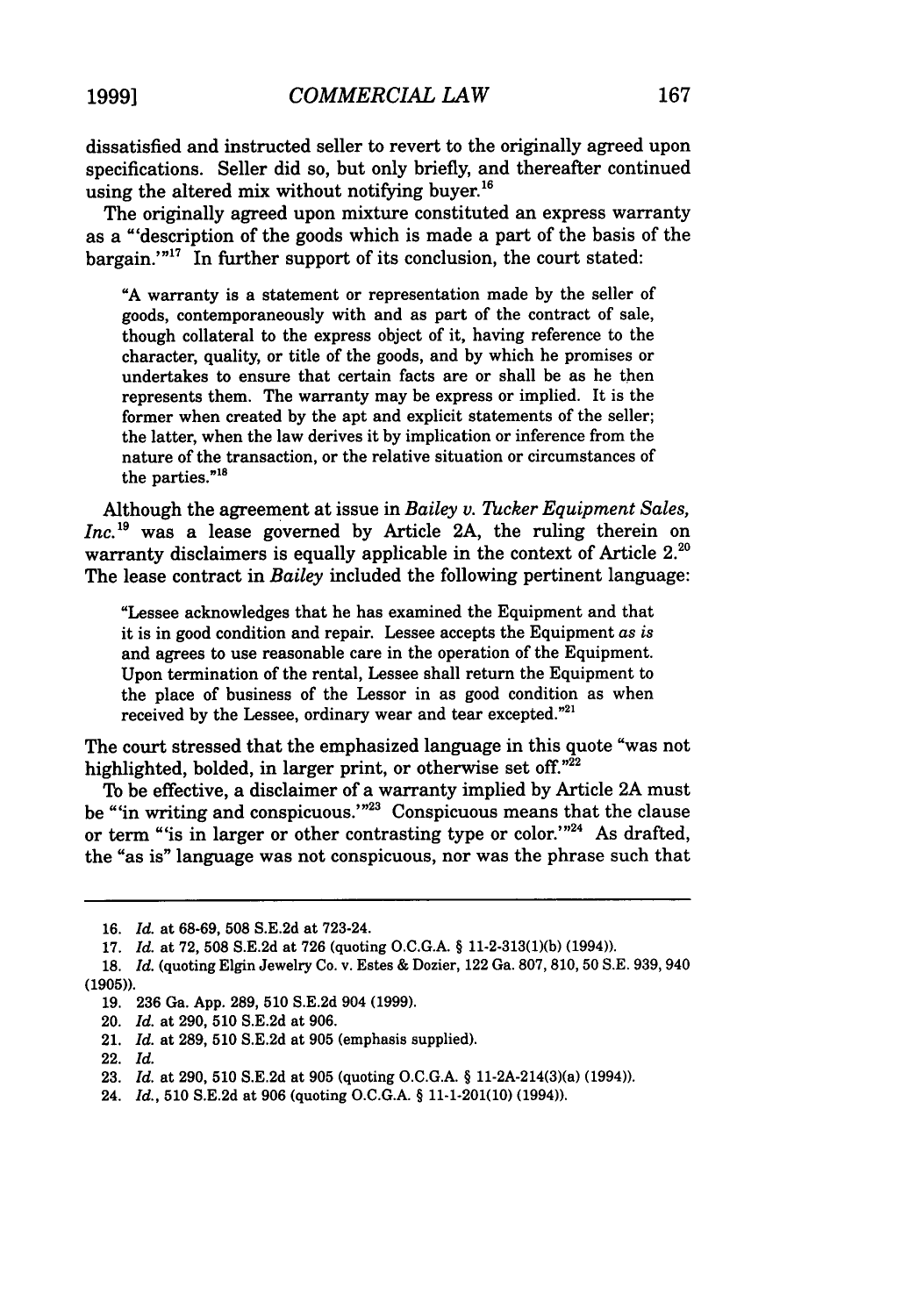a "reasonable person ought to have noticed and understood" that its usage operated to preclude warranty rights. $25$ 

#### II. NOTES AND GUARANTEES

Survey cases involving notes and guarantees provided practical guidance on several issues affecting daily practice, including representative capacity of a guarantor,<sup>26</sup> the consideration necessary to support a note, $^{27}$  and the import of "holder in due course" status for a client in commercial transactions.28

In *Dewberry Painting Centers, Inc. v. Duron, Inc.* **29** a corporate account debtor opened two accounts with plaintiff. The individual defendant, owner of the corporate account debtor, signed documents purporting to be individual guarantees on such accounts.<sup>30</sup> As to the first account, the guaranty stated, in relevant part: "[W]e **...** do hereby jointly and severally guarantee the payment by said firm .... IWE jointly and severally personally guarantee the performance of the applicant herein agreeing to the terms hereinabove stated."31 Beneath this language the name of a corporate account debtor was typed, with the individual defendant's signature, followed by the typed word "president."<sup>32</sup> The second account guaranty contained the following similar, although not identical, language: "[W]e the undersigned do hereby jointly and severally guarantee the payment by said firm **....** I/WE jointly and severally the performance of the applicant herein agreeing to the terms hereinabove stated."33 Immediately beneath this language was the signature of the individual defendant, followed by the handwritten title "president." However, the name of the corporate account debtor appeared nowhere in the signature  $area.<sup>34</sup>$ 

Because these documents had been executed prior to the revision of Article 3, the court found the pre-revision version of the statute

32. *Id.* at 42, 508 S.E.2d at 440.

34. *Id.,* **508 S.E.2d** at 440.

<sup>25.</sup> *Id.* at 291, **510** S.E.2d at 906.

<sup>26.</sup> Dewberry Painting Ctrs., Inc. v. Duron, Inc., **235** Ga. App. 40, 508 S.E.2d 438 (1998).

<sup>27.</sup> Ochs v. Hoerner, 235 Ga. App. 735, 510 S.E.2d 107 (1998).

<sup>28.</sup> Fedeli v. UAP/GA AG CHEM, Inc., 237 Ga. App. 337, 514 S.E.2d 684 (1999).

<sup>29. 235</sup> Ga. App. 40, 508 S.E.2d 438 (1998).

<sup>30.</sup> *Id.* at 40, 508 S.E.2d at 439.

<sup>31.</sup> *Id.* at 41-42, 508 S.E.2d at 440.

**<sup>33.</sup>** *Id.* at 43, **508** S.E.2d at 440. The words "personal guarantee" had been struck through on the contract as indicated **by** the blank line. *Id.,* **508 S.E.2d** at 441.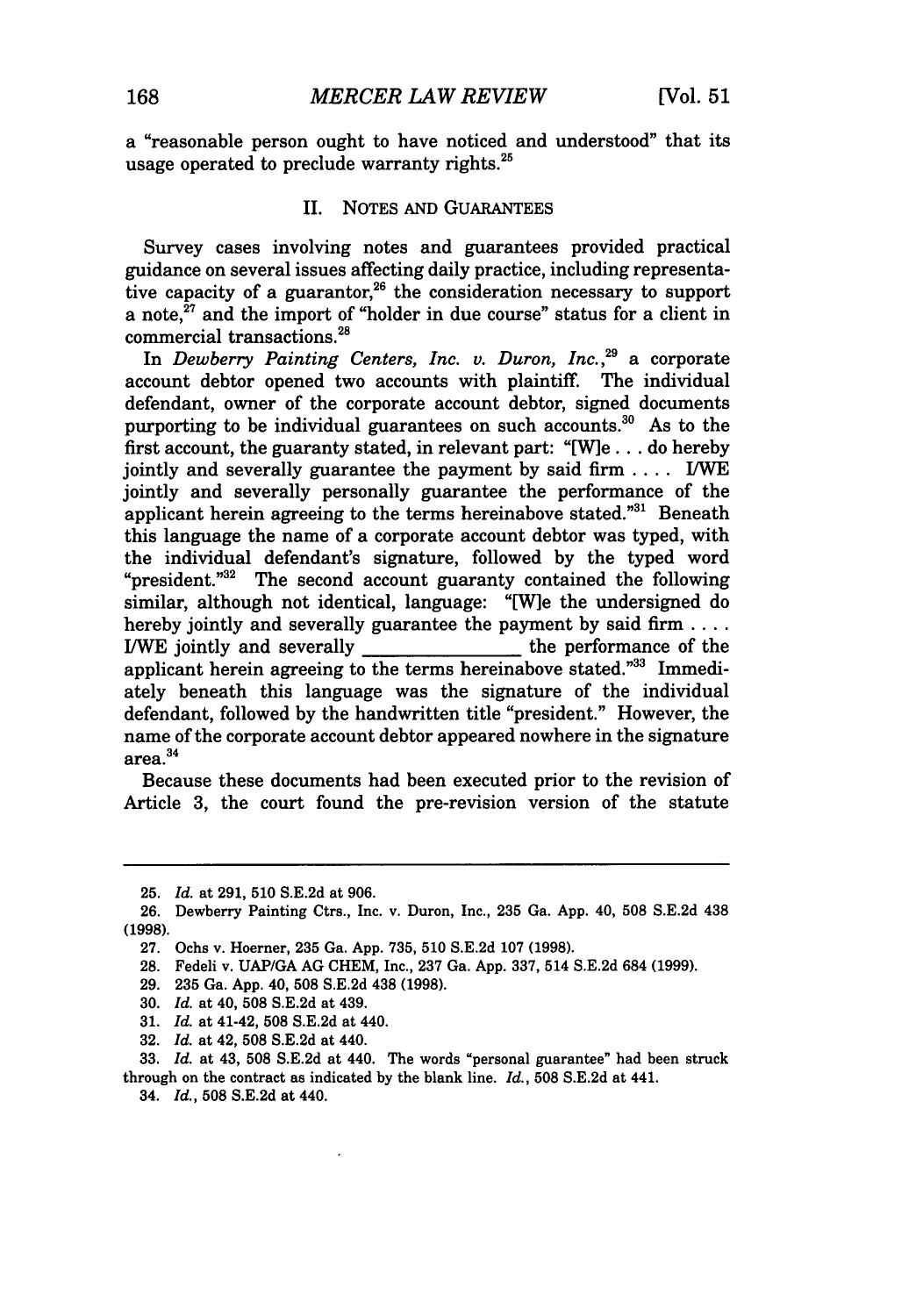governing signatures in a representative capacity $^{35}$  controlled. $^{36}$ According to the pre-revision version of O.C.G.A. section 11-3-403, a signature is made in a representative capacity if "'the name of an organization [is] preceded or followed by the name of an authorized individual.'"<sup>37</sup> Unless the parties establish otherwise, "the representative is personally obligated 'if the instrument names the person represented but does not show that the representative signed in a representative capacity.'"<sup>31</sup>

Applying these rules to the foregoing facts, the court found that the first guarantee was not made individually but rather in a representative capacity.<sup>39</sup> The second account guarantee, however, created a question of fact as to the parties' intent because the organization name was  $omitted.<sup>40</sup>$ 

The court in *Ochs v. Hoerner*<sup>41</sup> explored the consideration necessary to support a note. The result reached in *Ochs,* combined with the court's holding in *Tyson v. McPhail Properties*,<sup>42</sup> should convince counsel that a recital of at least nominal consideration, in addition to the standard reference "for value received," should be included when drafting promissory notes. In *Ochs* maker and payee entered a contract whereby maker would purchase real property from a closely held corporation controlled by payee. Maker, apparently simultaneously with execution of the agreement, executed a \$100,000 demand note to payee. Payee testified that he never paid any funds to maker and that the note was given as compensation for deferring closing on the referenced real property. Neither the note nor the real property sales contract referred to the other, and the sales contract contained a standard merger clause. When maker did not close on the real property, payee sued on the demand note.<sup>43</sup>

The court first ruled that, due to the merger clause, the note was to be viewed separately from the sales contract for purposes of determining the existence of consideration sufficient to support the note.<sup>44</sup> Viewing the note in isolation, the court found that defendant had rebutted the

- 39. *Id.*
- 40. *Id.* at 43, 508 S.E.2d at 441.
- 41. 235 Ga. App. 735, **510** S.E.2d 107 (1998).
- 42. 223 Ga. App. 683, 478 S.E.2d 467 (1996).
- 43. 235 Ga. App. at 735-36, 510 S.E.2d at 108.
- 44. *Id.* at 736, 510 S.E.2d at 108.

<sup>35.</sup> O.C.G.A. § 11-3-403 (1994).

<sup>36. 235</sup> Ga. App. at 42, 508S.E.2d at 440. *See also* Robert A. Weber, Jr., *Commercial Law,* **50** MERCER L. REV. **193,** 211 **(1998).**

<sup>37.</sup> **235** Ga. App. at 42, 508 S.E.2d at 440 (quoting O.C.G.A. § 11-3-403(3)).

<sup>38.</sup> *Id.* (quoting O.C.G.A. § 11-3-403(2)(b)).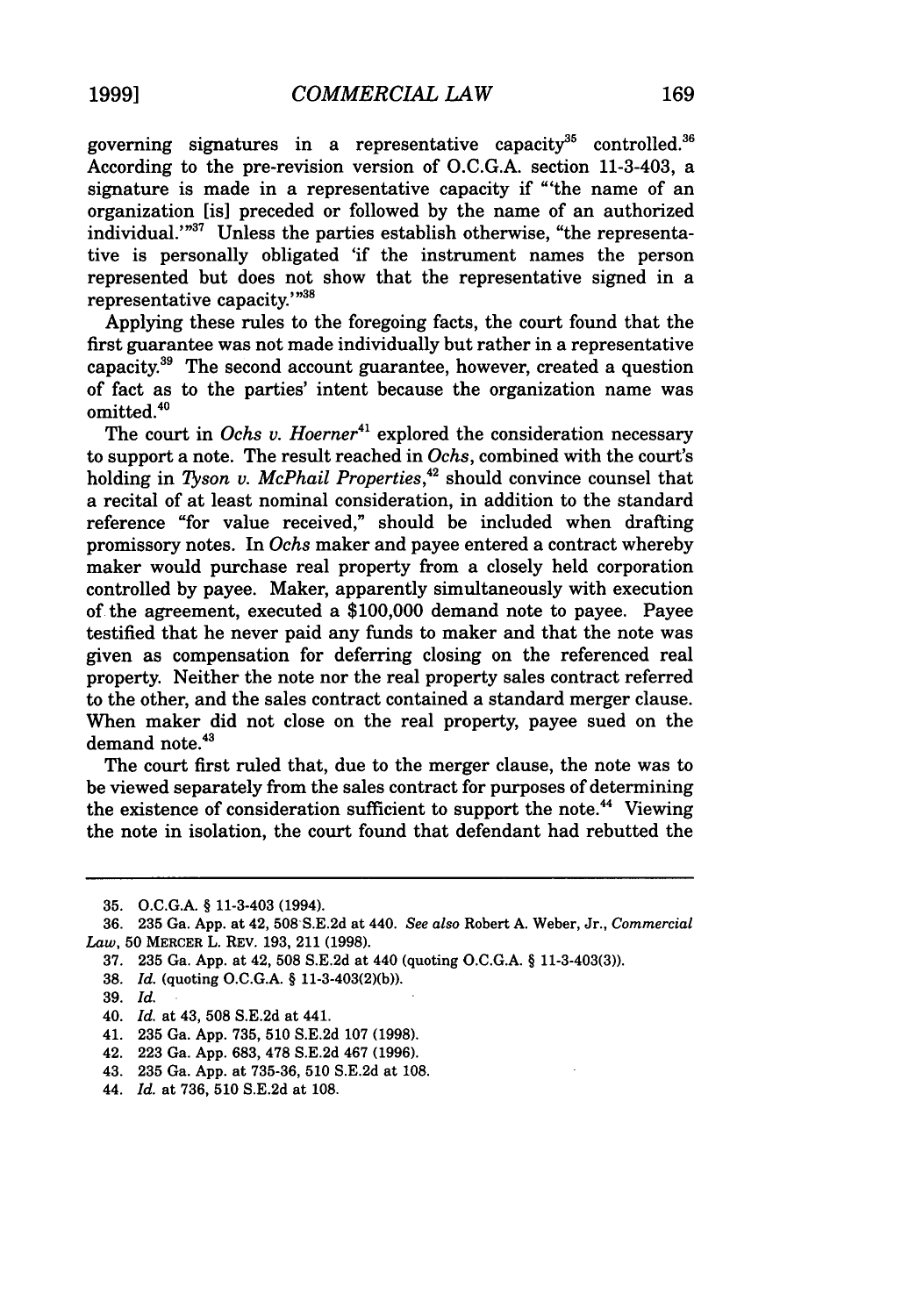presumption that the note was supported by consideration.<sup>45</sup> Because the note merely stated it was given for "value received," parol evidence was admissible on the issue of the existence of consideration.<sup>46</sup> Because the maker received no funds and deferral of the closing on the real property was something to which maker was entitled by reason of the sales contract, no consideration existed, and the note was invalid.<sup>47</sup>

The court in *Fedeli v. UAP/GA AG CHEM, Inc.*<sup>48</sup> addressed the prerequisites to status as a holder in due course of a check as well as the breadth of legal protection accorded such status. Defendant extended credit to cotton farmer's corporation, NPI, to finance operations, and in exchange received a security interest in crops grown by NPI. Defendant notified the gins where farmer sold cotton for NPI. Farmer also customfarmed cotton for plaintiff, who paid farmer by the acre. When defendant became concerned about farmer's debt, it sent notices to the gins requesting that checks be issued payable jointly to defendant and NPI, which the gins did. Plaintiff filed an action against defendant for restitution, alleging defendant improperly received money from cotton sales to which plaintiff was entitled.<sup>49</sup>

Defendant claimed it was a holder in due course as to checks issued by the gins. $50$  To qualify as a holder in due course, defendant had to show the checks were taken "for value, in good faith, and without notice that [they were] overdue or ha[d] been dishonored or of any defense against or claim[s] to [them] on the part of any person."<sup>51</sup> Concluding that defendant satisfied this definition, the court considered plaintiff's contention that holder in due course status did not insulate defendant from plaintiff's claims for restitution because he sought recovery of the proceeds, not the checks themselves.<sup>52</sup> The court ruled that holder in due course status, which insulates the holder of an instrument from all claims, bars a "claim" of restitution that seeks recovery of a check's proceeds.<sup>53</sup>

The court in *Workman v. Sysco Food Services of Atlanta*<sup>54</sup> addressed the question of whether a guarantor was a "compensated surety" and

- 51. *Id.* at 342-43, 514 S.E.2d at 690 (citing O.C.G.A. § 11-3-302(1) (1994)).
- 52. *Id.* at 344, 514 S.E.2d at 691.
- 53. *Id.* at 345, 514 S.E.2d at 691.

<sup>45.</sup> *Id.,* 510 S.E.2d at 108-09.

<sup>46.</sup> *Id. See also* Robert A. Weber, Jr., *Commercial Law,* 50 MERCER L. REV. 193, 212 (1998).

<sup>47. 235</sup> Ga. App. at 736-37, 510 S.E.2d at 108-09.

<sup>48. 237</sup> Ga. App. 337, 514 S.E.2d 684 (1999).

<sup>49.</sup> *Id.* at 337-39, 514 S.E.2d at 686-87.

<sup>50.</sup> *Id.* at 342-44, 514 S.E.2d at 689-91.

<sup>54. 236</sup> Ga. App. 784, 513 S.E.2d 523 (1999).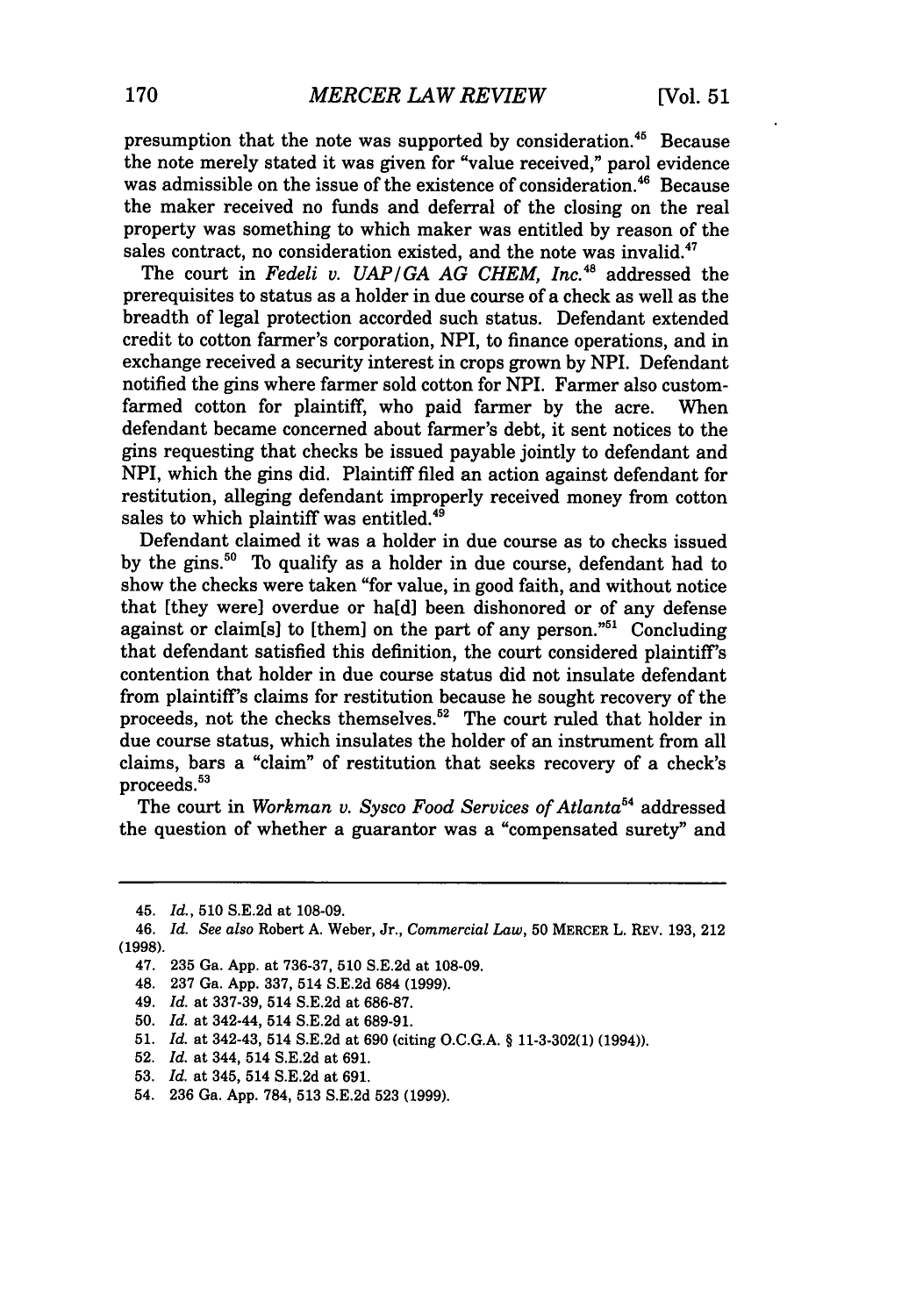thus beyond the protection of the rule *strictissimijuris,* which states that a contract of suretyship is one of strict law, "and the surety's liability will not be extended by implication or interpretation."<sup>55</sup> Defendant had signed a personal guaranty on behalf of the principal debtor, an entity in which guarantor had an ownership interest.<sup>56</sup> The court found that merely because the consideration for defendant's execution of a guaranty flowed to an entity in which she had an ownership interest, this did not result in her being a compensated surety, so that she was entitled to protection of *strictissimi juris.*<sup>57</sup>

Perhaps the most significant decision of the survey period addressed the statute of limitations applicable to demand notes. In *McNeal* Construction Co. v. Wilson,<sup>58</sup> maker executed note A to payee on December 1, 1986. Maker executed note B to payee on December 1, 1989. Both notes provided they would not be due and payable unless a written demand was made. Payee made written demand on November 17, 1995 and instituted suit for recovery on the notes on July 31, 1996.59

The sole legal question was whether the suit was barred by the statute of limitations.<sup>60</sup> Maker contended that the statute in effect when the notes were executed, O.C.G.A. section  $11-3-122(1)(b)$ , should govern.<sup>62</sup> Under that code section, a cause of action on a demand note accrued "'upon its date or, if no date is stated, on the date of issue.""63 Because the "statute of limitations on an instrument not under seal is six years after the instrument becomes due and payable,"64 the statute of limitations would have barred payee's claim if former O.C.G.A. section 11-3-122 controlled.<sup>65</sup>

However, effective July 1, 1996, the legislature amended O.C.G.A section 11-3-122. The relevant code section as of that date was O.C.G.A. section 11-3-118(b), which provided that "if demand for payment is made to the maker of a note payable on demand, an action to enforce the obligation of a party to pay the note must be commenced within six

- 57. *Id.*
- 58. 235 Ga. App. 759, 509 S.E.2d 742 (1998).
- 59. *Id.* at 759, 509 S.E.2d at 743.
- 60. *Id.*
- 61. O.C.G.A. § 11-3-122 (1994).
- 62. 235 Ga. App. at 759-60, 509 S.E.2d at 743.
- 63. *Id.* at 759, 509 S.E.2d at 743 (quoting O.C.G.A. § 11-3-122(1)(b)).
- 64. 235 Ga. App. at 759, 509 S.E.2d at 743 (citing O.C.G.A. § 9-3-24 (Supp. 1999)).
- 65. *Id.*

<sup>55.</sup> O.C.G.A. § 10-7-3 (1994).

<sup>56. 236</sup> Ga. App. 784, 786, 513 S.E.2d 523, 525 (1999).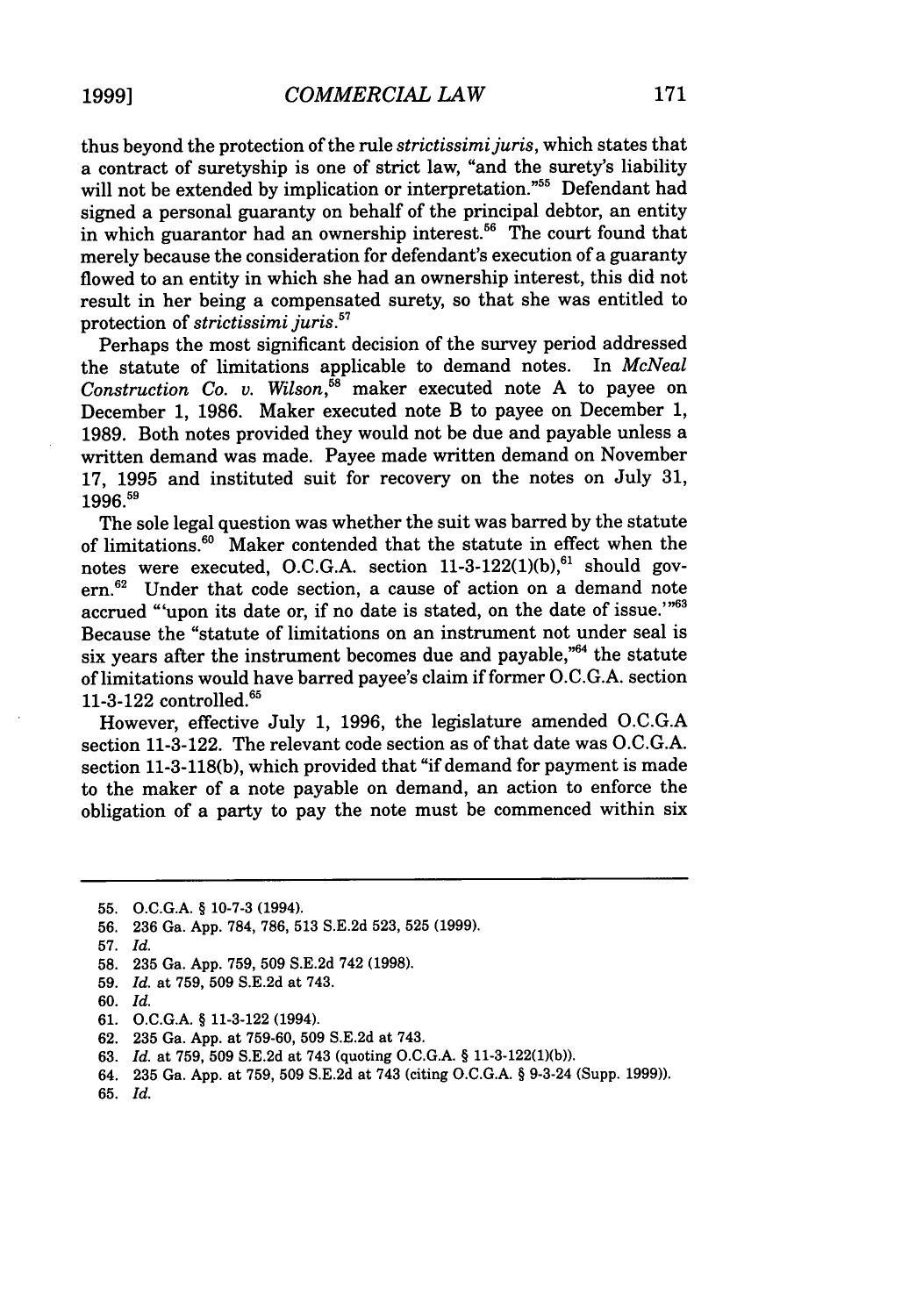years after the demand."<sup>66</sup> Payee argued that this provision controlled her lawsuit, which was filed thirty days after the effective date of the statute. $67$  The court agreed with payee and, in effect, found that O.C.G.A. section 11-3-118(b) revived payee's time-barred action against maker.<sup>68</sup>

The Supreme Court of Georgia has granted review of this case.<sup>69</sup> An angle not considered in the court of appeals decision is a construction of the new code section's plain language. The court of appeals stated "no question of retroactivity is presented."<sup>70</sup> With due respect, the entire question is retroactivity. The new code section provides that the statute of limitations on demand notes begins to run "if demand for payment *is* made.<sup>"71</sup> The ruling in *McNeal* thus turns on what the legislature intended by its use of the word "is." At the risk of political satire, "It depends on what the meaning of the word 'is' is." Here, the demand notice was given well before the effective date of the new statute.<sup>72</sup> The question thus becomes whether the statute will be interpreted as referring to a demand notice that is *or has been* sent or one that is sent, *now or after the effective date hereof.* Does the statute, when it refers to a demand notice that is sent, include notices that "have been" sent? If not, the former code section would apply.

#### III. SECURED TRANSACTIONS

The court in *Citizens Bank of Americus v. Federal Financial Services, Inc.*<sup>73</sup> considered the priority of a prior secured lender vis-a-vis a subsequent purchase money lender in a specific piece of equipment. The subsequent purchase money lender's priority in the specific collateral turned on when the debtor acquired "possession" of the collateral, thus triggering the running of the time period (fifteen days) in which the purchase money lender was required to file its financing statement.<sup>74</sup>

Debtor, a logging company, proposed to acquire a "skidder" and for that purpose borrowed money from defendant-bank on December 5,

- 70. 235 Ga. App. at 760, 509 S.E.2d at 743.
- 71. O.C.G.A. § 11-3-118 (1994 & Supp. 1999) (emphasis supplied).
- 72. 235 Ga. App. at 759, 509 S.E.2d at 743.
- 73. 235 Ga. App. 482, 509 S.E.2d 339 (1998).
- 74. *Id.* at 482, 509 S.E.2d at 339.

<sup>66.</sup> O.C.G.A. § 11-3-118 (1994 & Supp. 1999).

<sup>67. 235</sup> Ga. App. at 759, 509 S.E.2d at 743.

<sup>68.</sup> *Id.* at 761, 509 S.E.2d at 744.

<sup>69.</sup> Certiorari granted April 12, 1999. The supreme court reversed the appellate court on October 18, 1999, finding that the new statute did not apply retroactively. McNeal Construction Co. v. Wilson, No. S99G0517, 1999 WL 824103, at \*3 (Ga. Oct. 18, 1999).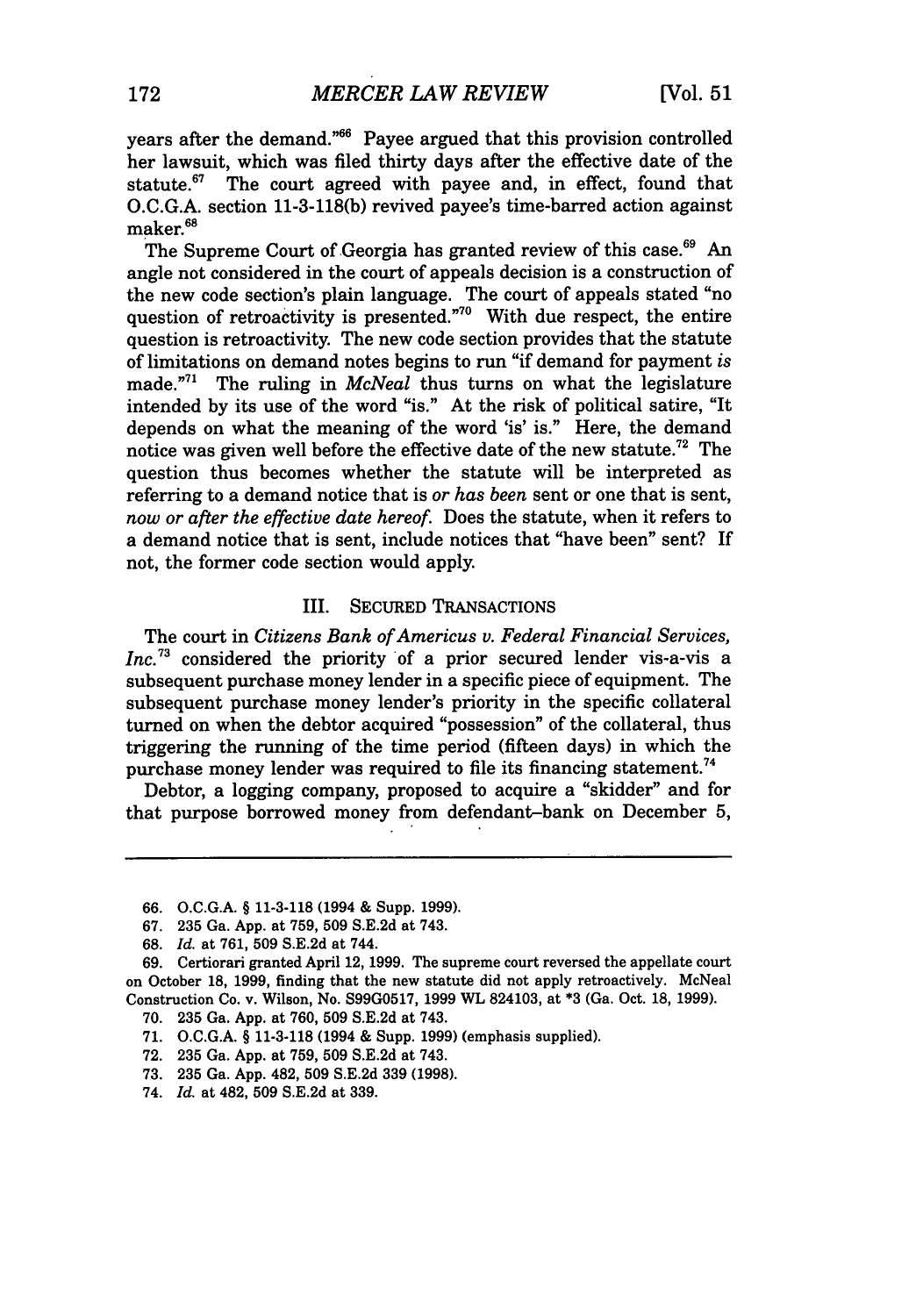**1996.** However, debtor used the loan proceeds to pay off other debts and did not acquire the skidder. Bank, unaware of this, filed its financing statement listing the skidder as collateral the following day. December 18, seller delivered the skidder to debtor for demonstration purposes only. On December 30, debtor signed a sales contract with seller for the skidder; however, the contract was subject to debtor obtaining insurance listing seller and plaintiff-finance company as loss payees. Plaintiff-finance company was to provide the purchase money financing for the skidder. On February 6, 1997, after obtaining insurance, debtor acquired ownership of the skidder, executed a note to plaintiff, and signed a financing statement listing the skidder as collateral. Plaintiff sent the loan proceeds to seller and filed the financing statement on February **10. <sup>7</sup> <sup>5</sup>**

A security interest is entitled to priority as a purchase money security interest to the extent that it is a security interest:

"(a) taken or retained by the seller of the collateral to secure all or part of its price; or **(b)** taken by a person who by making advances or incurring an obligation gives value to enable the debtor to acquire rights in or the use of collateral if such value is in fact so used."76

A purchase money security interest is entitled to priority over a previously perfected security interest in the same collateral if the purchase money security interest is perfected within fifteen days after debtor "receives *possession* of the collateral.'"<sup>77</sup> As noted, the question in these circumstances was at what point debtor received possession of the skidder for purposes of triggering the fifteen-day period in which the purchase money lender's financing statement had to be filed.<sup>78</sup>

The court discussed two standards for determining when a debtor receives possession.79 Under the "obligation" standard, the court stated:

a purchase money security interest has priority over a previously perfected security interest, where the buyer obtains physical possession of the property before becoming obligated to make the purchase, and the purchase money lender's perfection of its security interest is timely

79. *Id.* at 484-85, 509 S.E.2d at 340-41.

<sup>75.</sup> *Id.* at 483, 509 S.E.2d at 339-40.

<sup>76.</sup> *Id.* at 485-86, 509 S.E.2d at 341 (quoting U.C.C. § 9-107).

<sup>77.</sup> *Id.* at 482, 509 S.E.2d at 339 (quoting O.C.G.A. § 11-9-312(4) (1994)) (emphasis supplied).

**<sup>78.</sup>** *Id.*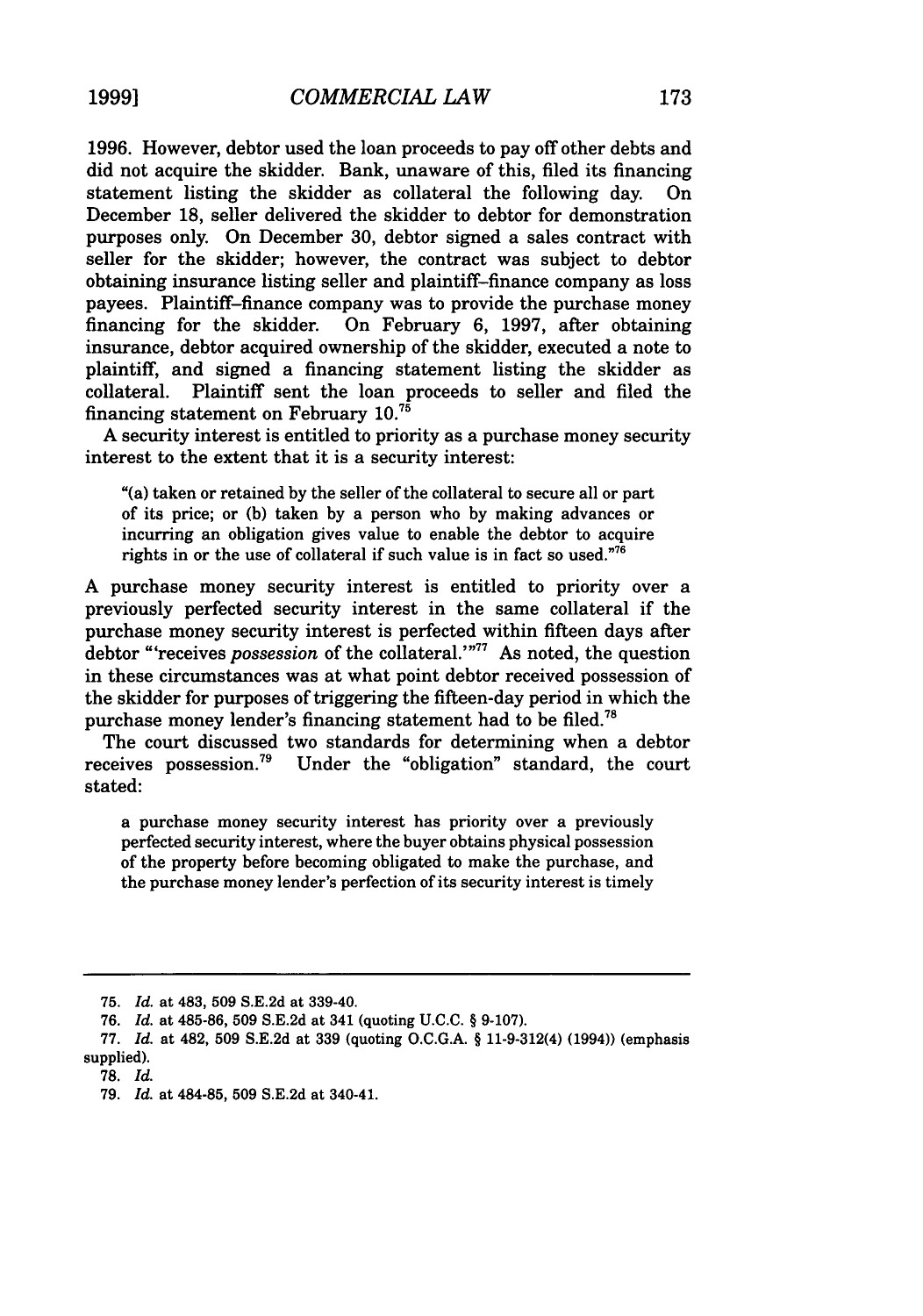when measured from the point when the purchaser incurs the purchase money obligation which the property secures.<sup>86</sup>

Under the "physical control" standard, possession is determined by reference to an easily applied objective standard suggested by the name given to this line of cases: When did the debtor acquire physical control of the collateral? The court noted that the former standard is typically employed in cases involving sales on approval; the latter usually involves "situations in which the buyer or lessee owed performance of an obligation secured by the property at the time physical possession was acquired."<sup>81</sup> The common thread in cases applying these standards, moreover, was that none "held that the running of the grace period was triggered before the debtor owed performance of the secured obligation."<sup>82</sup> The court thus held that. "[ulnder these circumstances, The court thus held that, "[u]nder these circumstances, [plaintiff] has priority."83

The court's opinion does not openly endorse either of the quoted standards and suggests (implicitly) that courts should employ a case-bycase evaluation. $84$  In deciding which standard to apply, the court suggested (implicitly) that the physical possession standard is the general rule, with the obligation standard being appropriate in sale-onapproval cases.<sup>85</sup> Although impossible to determine from the court's opinion, it appears that the court applied the obligation standard because this was a sale-on-approval case. The court attempted to marginalize the significance of debtor's physical possession of the skidder by characterizing the debtor as a bailee until it became a purchaser. $86$ The court's effort to minimize the legal significance of physical possession further supports the conclusion that the court applied the obligation standard here. In any event, the court reached a good conclusion. Had the time lapse between debtor's acquisition of physical possession and perfection by the purchase money lender been greater, the opposite result may have been more appropriate. However, the relatively brief lapse of less than sixty days, which here seems to have been a trial period for the equipment, between debtor's gaining physical control of the skidder and perfection by the purchase money lender is commercially reasonable and, thus, should be entitled to protection as a true purchase

<sup>80.</sup> *Id.* at 485, 509 S.E.2d at 341.

<sup>81.</sup> *Id.* at 486, 509 S.E.2d at 342.

<sup>82.</sup> *Id.* at 487, 509 S.E.2d at 342.

<sup>83.</sup> *Id.*

<sup>84.</sup> *Id.* at 484, 509 S.E.2d 340 ("in analyzing when the time-triggering event occurred, several variables must be considered"). *See also id.* at 487, 509 S.E.2d at 342 ("under these circumstances").

<sup>85.</sup> *Id.* at 486 n.16, **509** S.E.2d at 342 n.16.

<sup>86.</sup> *Id.* at 483, **509** S.E.2d at 340.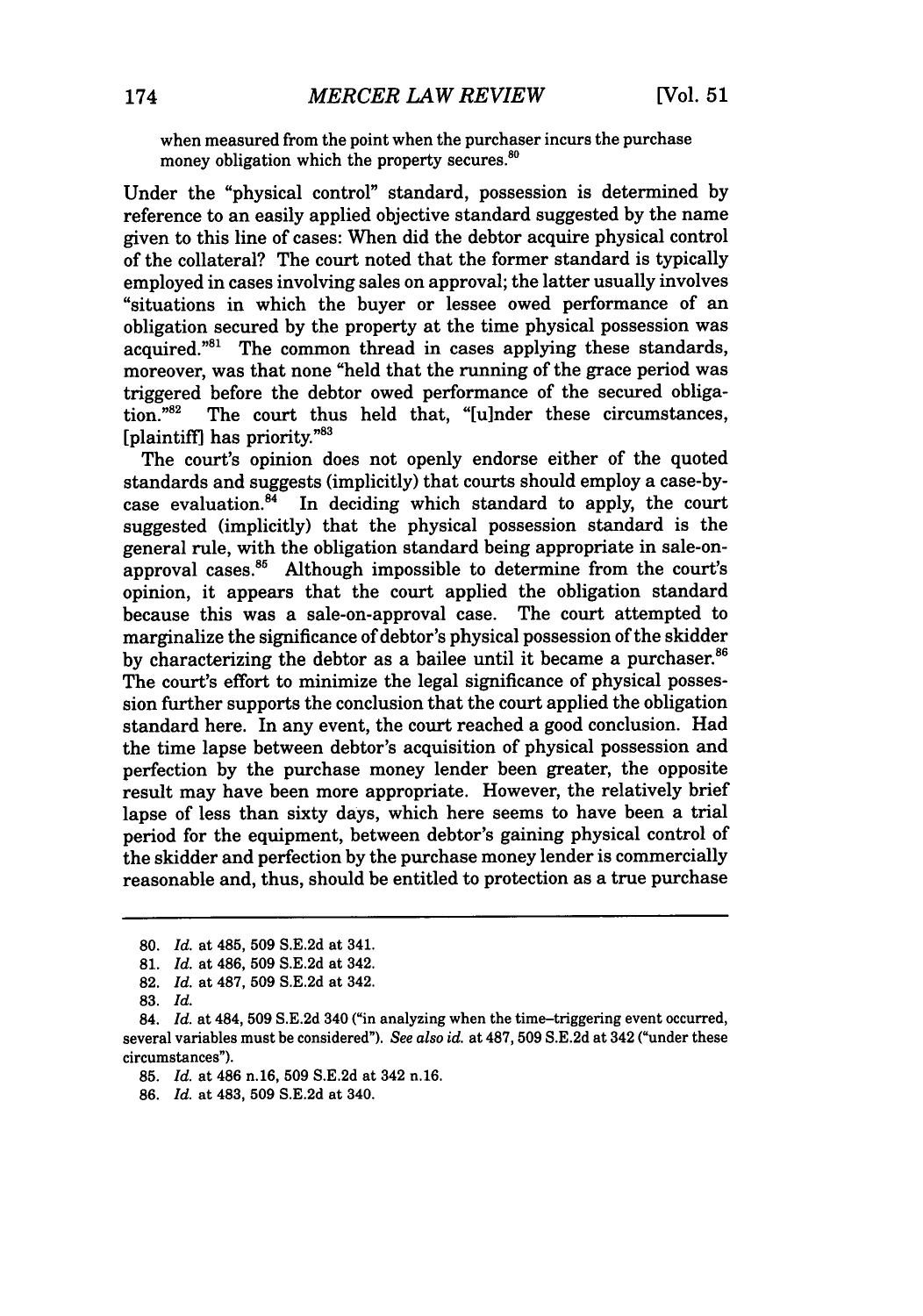money security interest. **A** longer delay, however, would have weakened the causal link between the purchase money lender's provision of financing and the debtor's ability to acquire the collateral, i.e., it would have seemed less like a trial period.

A survey period without a case distinguishing a lease from a security interest would be incomplete. In *Lewis v. Lease Atlanta*, Inc.,<sup>87</sup> the court found that because lessee "was not bound to renew the lease or become the owner of the vehicle and the residual purchase option price was not nominal or even unreasonably low," the agreement was a true lease and not a security interest.<sup>88</sup>

#### IV. DRAFTING CONSIDERATIONS

Survey decisions interpreting standard contract provisions provide valuable guidance to practitioners who may, in the wake of such decisions, revise standard clauses they use in drafting commercial agreements.

In *Akintobi v. Phoenix Fire Restoration Co.*,<sup>89</sup> parties to litigation involving a breach of contract agreed to binding arbitration. Both sides requested that attorney fees be awarded in arbitration, even though neither the contract nor the arbitration agreement provided for such fees. Over objection of the losing party, the trial court subsequently affirmed the arbitrator's award, which included attorney fees. $^{50}$  The court of appeals affirmed the fee award, notwithstanding absence of a contractual authorization of such fees, because it found that the parties implicitly agreed to arbitrate the fee issue.<sup>91</sup> For those instances where the adversary is unwilling to arbitrate fees, implicitly or otherwise, *Akintobi* serves as a reminder to include in any contract clause regarding arbitration a statement regarding the authority (or lack thereof) of an arbitrator to enter a fee award.

The court in *Gibson v. Decatur Federal Savings & Loan Ass'n*<sup>92</sup> also addressed attorney fee clauses, albeit in the context of a deed to secure debt. In *Gibson* lender-grantee of a deed to secure debt erroneously marked as paid the note evidencing the debt for which the deed to secure debt was given. After debtor-grantor refused to voluntarily reform the note, lender filed an action seeking reformation of the note. Eventually successful, lender sought recovery of attorney fees against debtor under

92. 235 Ga. App. 160, 508 S.E.2d 788 (1998).

<sup>87. 234</sup> Ga. App. 812, 508 S.E.2d 188 (1998).

<sup>88.</sup> *Id.* at 814, 508 S.E.2d at 190.

<sup>89. 236</sup> Ga. App. 760, 513 S.E.2d 507 (1999).

<sup>90.</sup> *Id.* at 761, 513 S.E.2d at 508.

<sup>91.</sup> *Id.*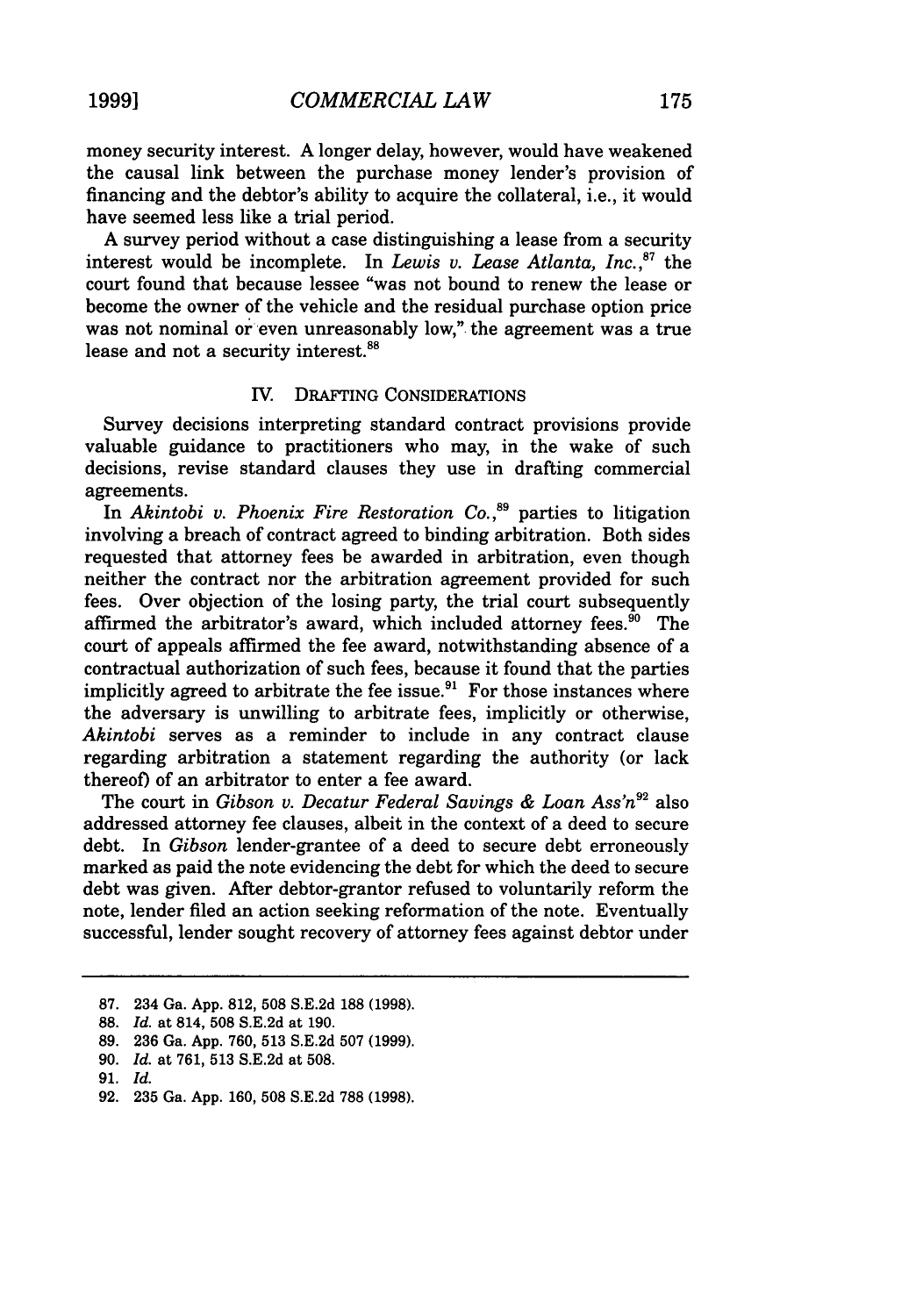the terms of the deed to secure debt, which contained the following language:

If borrower fails to perform the covenants and agreements contained in this security instrument, or there is a legal proceeding that may significantly affect lender's rights in the property (such as proceeding in bankruptcy, probate, for condemnation or to enforce laws or regulations), the lender may do and pay for whatever is necessary to protect the value of the property and lender's rights in the property. Lender's actions may include paying any sum secured by a lien which has priority over this security instrument, appearing in court, paying reasonable attorney's fees and entering on the property to make repairs.<sup>93</sup>

The court found that this language only entitled lender:

to a reimbursement of expenditures that it may make to protect itself from actions over which the lender has no control, i.e., if the borrower, through no fault of the lender, fails to perform the covenants and agreements contained in the deed to secure debt or if a proceeding is initiated **by** the borrower or **by** a third party against the borrower that affects the lender's rights in the property. $94$ 

Because this proceeding was one to correct the lender's fault, it was not within the scope of the contract provision authorizing attorney fees. $95$ Counsel would be well advised to include in their standard forms phraseology to cover such events.

The court in *Sage Technology, Inc. v. NationsBank N.A. South*<sup>96</sup> construed as consistent two clauses in a contract dealing with the disposition of earnest money. Plaintiff-buyer and defendant-seller entered a contract for the sale of realty. The contract was organized by section headings. One section, entitled "Conditions to Closing," contained the following clause: "'If this Agreement is terminated pursuant to the right of either party to terminate this Agreement, the Earnest Money will be promptly refunded to [buyer] and neither party shall have any further obligations under this Agreement.'"97 Another section, entitled "Default," contained the following clause: "'If [buyer] breaches this Agreement, [seller], as [its] sole remedy and relief hereunder, may terminate this Agreement and thereupon receive the

<sup>93.</sup> *Id.* at 162-63, 508 S.E.2d at 791.

<sup>94.</sup> *Id.* at 163, **508** S.E.2d at 791.

<sup>95.</sup> *Id.,* 508 S.E.2d at 791-92.

<sup>96.</sup> 235 Ga. App. 405, 509 S.E.2d 694 (1998).

<sup>97.</sup> *Id.* at 406 n.1, **509** S.E.2d at 696 n.1.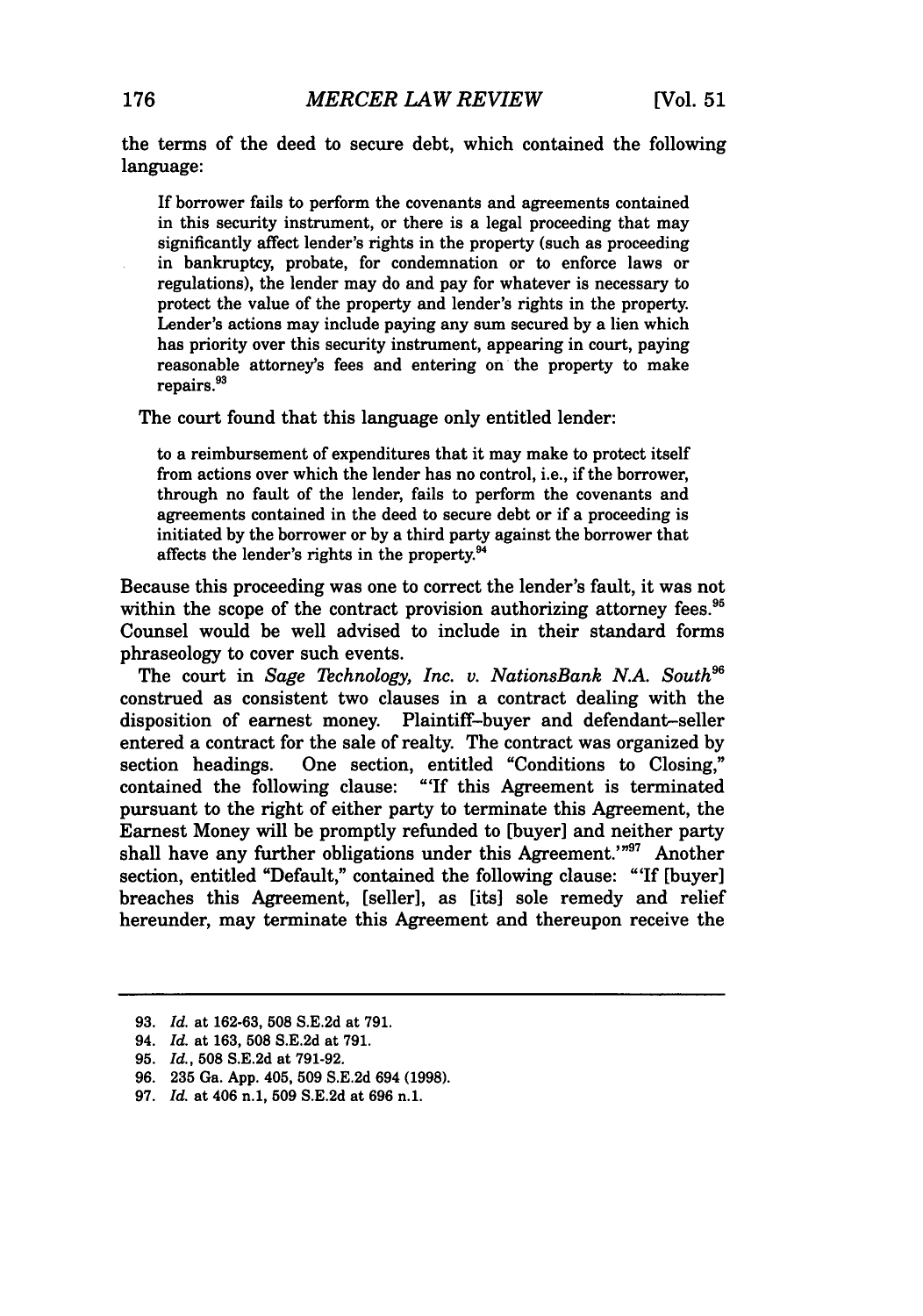Earnest Money as liquidated damages."'98 When buyer failed to make an additional earnest money payment required by an amendment extending the closing date, seller terminated the agreement and claimed the earnest money then on deposit as liquidated damages under the latter clause. Buyer sued for return of its earnest money.<sup>99</sup>

Buyer contended that a conflict existed between the foregoing provisions. $100$  The court disagreed and relied upon the sections of the agreement in which the respective clauses were located to explain any ambiguity.<sup>101</sup> The former provision, providing for a return of the The former provision, providing for a return of the earnest money, was within the section giving "the parties options for terminating the deal for reasons other than default during the Agreement's executory period."<sup>102</sup> By contrast, the other provision was found in the section dealing with "respective remedies in case of default."<sup>103</sup> The court thus found the provisions consistent, with one directing "disposition of the earnest money in case of termination by either party as a matter of right, [and the other directing] disposition of the earnest money in case of termination by reason of default."<sup>104</sup>

The court's holding highlights the need for including (or, contrariwise, the rationale for excluding) a provision negating the interpretive effect to be accorded section headings within an agreement.<sup>105</sup> Many practitioners surely view such a clause as meaningless boilerplate. The buyer in *Sage Technology* undoubtedly does not subscribe to that belief after the opinion from the court of appeals.

The survey period emphasized the significance of other provisions usually considered to be boilerplate and otherwise not worthy of consideration. The decision in *Zampatti v. Tradebank International Franchising Corp.'°6* demonstrated the significance of a survivability clause, which provides for the survival of covenants as obligations independent of the agreement in which they are contained in the event the agreement is breached or terminated.

<sup>98.</sup> *Id.* at 406, 509 S.E.2d at 696.

<sup>99.</sup> *Id.*

<sup>100.</sup> *Id.*

<sup>101.</sup> *Id.* at 406-07, 509 S.E.2d at 696-97.

<sup>102.</sup> *Id.* at 407, 509 S.E.2d at 696.

<sup>103.</sup> *Id.*

<sup>104.</sup> *Id.*

<sup>105.</sup> The court does not mention the existence of such a clause in this case. The absence of such a clause is curious, as it is practically a boilerplate provision in most sophisticated agreements.

<sup>106. 235</sup> Ga. App. 333, 508 S.E.2d 750 (1998).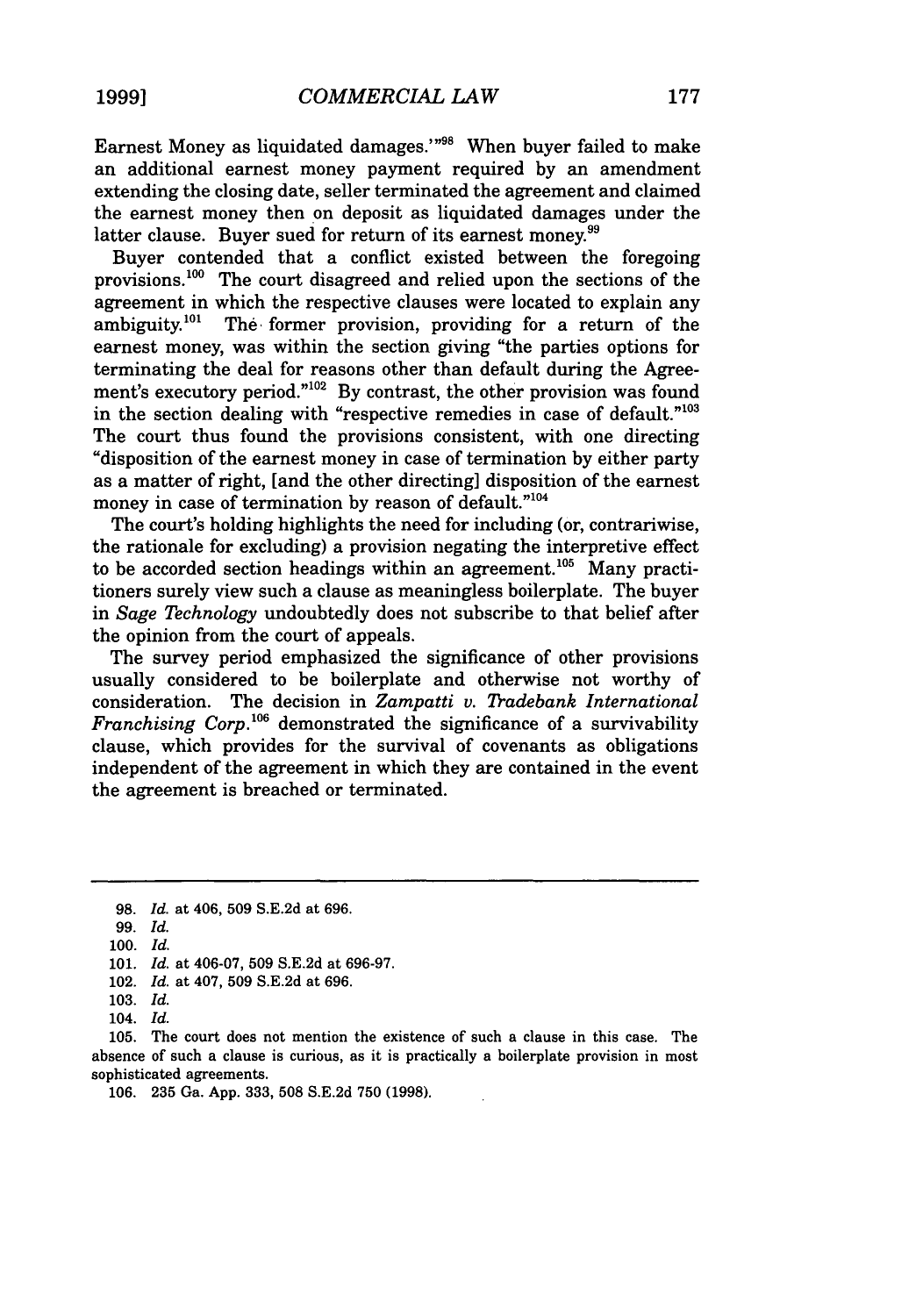#### **V.** COLLECTION **ISSUES**

In *Morgan v. Wachovia Bank, N.A.," ° 7* creditor sued debtor for amounts due and owing under the terms of a motor vehicle installment sales contract. Although the contract was attached to the complaint, the complaint was unverified, did not recite the manner in which the amount sought (principal, interest, attorney fees, and costs) had been calculated, and did not recite debtor's account payment history.<sup>108</sup> Thus, even though creditor was entitled to judgment on the pleadings,<sup>109</sup> it was nevertheless incumbent upon creditor to substantiate its claim with evidence. Had the complaint contained more thorough information and been verified in the first instance, many headaches would have been avoided.

The decision in *Zampatti* is instructive on the proper cause of action to pursue in a collection matter. The court distinguished between action on open account and a claim in quantum meruit:

An open account is one in which some item of contract is not settled **by** the parties. Black defines an open account as one which has not been finally settled or closed, but is still running or open to future adjustment or liquidation. Georgia law agrees with this definition. Absent a contractual relationship an action on open account is not the proper theory of recovery and procedure to use. **A** suit on an open account may be maintained for the price of goods sold under a contract where the price has been agreed upon **by** the seller and purchaser and where the seller has performed his part of the agreement and nothing remains to be done except for the purchaser to make payment. **A** suit on an open account may be based on either an express or implied promise to pay.110

**A** claim in quantum meruit is, **by** contrast, appropriate where the value of the goods and services provided is in dispute.<sup>111</sup>

The court's decision in *Speir v. Krieger"2* demonstrates that a corporate officer is not completely shielded from liability because of the corporate form. Plaintiff in *Speir* had sued defendant corporation for purposes of piercing the corporate veil. Even though the corporate secretary was not a party to the action, the trial court's judgment, which

**<sup>107. 237</sup>** Ga. **App. 257,** 514 **S.E.2d 239 (1999).**

**<sup>108.</sup>** *Id.* at **258,** 514 **S.E.2d** at 241.

**<sup>109.</sup>** *Id.* Plaintiff did not seek default judgment, but rather judgment on the pleadings, as defendant had filed an answer. *Id.*

**<sup>110. 235</sup>** Ga. **App.** at 343-44, 508 **S.E.2d** at **760** (internal quotes and citations omitted).

**<sup>111.</sup>** *Id.* at 344, **508 S.E.2d** at **760.**

<sup>112.</sup> **235** Ga. **App 392, 509 S.E.2d** 684 **(1998).**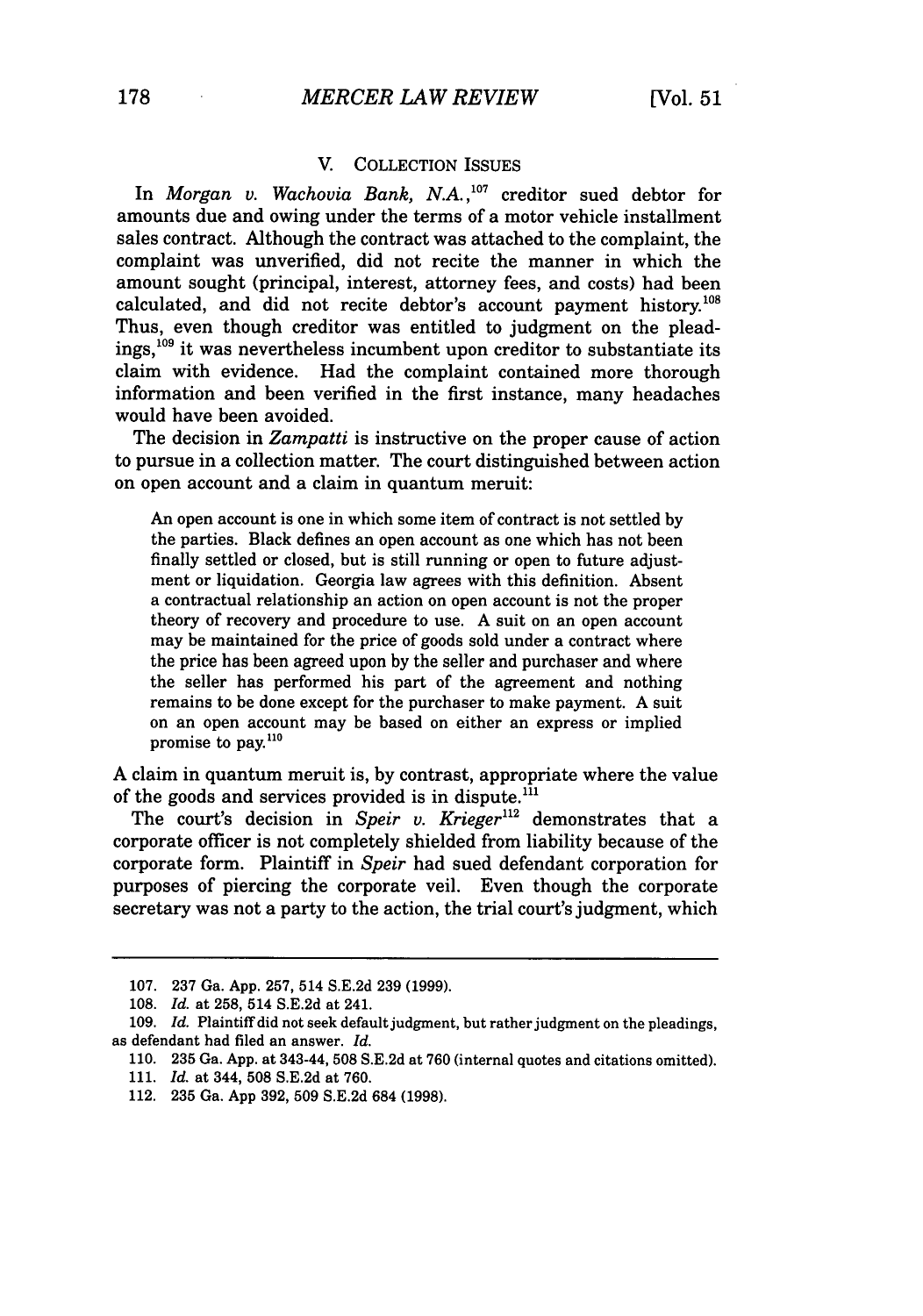**1999]**

disregarded the corporate entity, was binding upon  $\lim_{n \to \infty}$  More significantly, the court found that in the subsequent action against the corporate secretary in his individual capacity, the trial court had properly entered summary judgment for plaintiff against the secretary.<sup>114</sup> In particular, the summary judgment ruling rendered the secretary personally liable for the corporation's debt to plaintiff notwithstanding the secretary's testimony that he had resigned from the corporation prior to the conduct giving rise to plaintiff's injury.<sup>115</sup> The court discounted the secretary's testimony as self-serving and conclusory and relied principally upon the corporation's registry on file with the Secretary of State, required to be updated annually, showing the secretary was still listed as corporate officer and as registered agent.<sup>116</sup> In light of this evidence, and considering that the secretary "did not tender a copy of his alleged notice of resignation; **...** did not submit an affidavit from any other corporate officer stating [his] name was inadvertently left on the corporate registry; [and, in fact] submitt[ed] nothing," the court held that the corporate officer was personally liable.<sup>117</sup>

#### VI. MISCELLANEOUS

The decision in *White v. Cauthen*<sup>118</sup> did not fall within any of the foregoing headings. However, failure to include it would have been a waste. Succinctly stated, the court in *White* reiterated the rule that, in the context of a contractor's waiver of lien rights,

"[A]n affidavit regular on its face, but challenged on the ground it was not properly sworn to or notarized, is as a matter of law sufficient *if* there is an absence of any evidence indicating that the owner was aware of the irregularity, or allegations and proof of fraud and/or collu $sion.$ <sup> $"119$ </sup>

In light of the above, the court found that a contractor's affidavit, notwithstanding the absence of a jurat, was sufficient to preclude the contractor's subsequent action against the homeowners for additional sums due. $120$ 

<sup>113.</sup> *Id.* at 399-400, 509 S.E.2d at 690-91.

<sup>114.</sup> *Id.* at 398-99, 509 S.E.2d at 689-90.

<sup>115.</sup> *Id.*

<sup>116.</sup> *Id.* at 397-98, 509 S.E.2d at 689.

<sup>117.</sup> *Id.* at 398, 509 S.E.2d at 690.

<sup>118. 235</sup> Ga. App. 245, 509 S.E.2d 140 (1998).

<sup>119.</sup> *Id.* at 246, 509 S.E.2d at 141-42 (quoting Walk Softly v. Hyzer, 188 Ga. App. 230, 233, 372 S.E.2d 500, 502-03 (1988) (emphasis supplied)).

<sup>120.</sup> *Id.* at 247, 509 S.E.2d at 142.